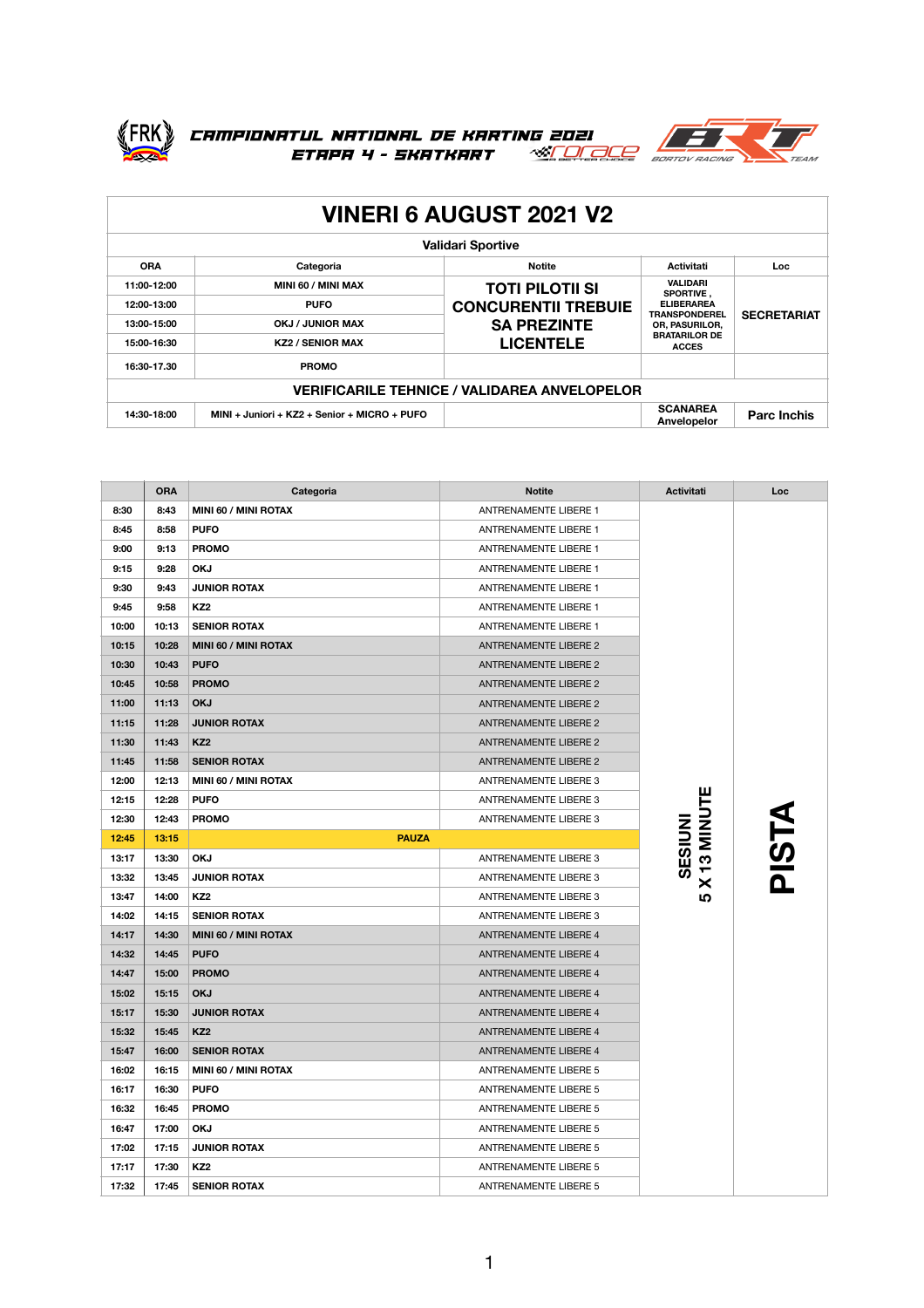



| <b>SAMBATA 7 AUGUST 2021 V2</b> |                          |                                                                   |                     |                  |  |
|---------------------------------|--------------------------|-------------------------------------------------------------------|---------------------|------------------|--|
| <b>Verificarile Tehnice</b>     |                          |                                                                   |                     |                  |  |
| <b>ORA</b>                      | Categoria                | <b>Notite</b>                                                     | <b>Activitati</b>   | <b>Loc</b>       |  |
| 08:00-08:20                     | <b>TOATE CATEGORIILE</b> | <b>VERIFICARI TEHNICE - EXCEPTII</b>                              | <b>BOXA TEHNICA</b> | Zona parc inchis |  |
| 8:20-8:35                       | <b>PROMO</b>             | <b>MOTOARE - TRAGERE LA SORTI, DISTRIBUIRE</b><br><b>ANVELOPE</b> | <b>BOXA TEHNICA</b> | Zona parc inchis |  |

| Ora   |                            | Categoria            | <b>Notite</b>                          | <b>Activitati</b>           | Loc   |
|-------|----------------------------|----------------------|----------------------------------------|-----------------------------|-------|
|       | <b>ANTRENAMENT OFICIAL</b> |                      |                                        |                             |       |
| 9:00  | 9:08                       | MINI 60 / MINI ROTAX | Transponder obligatoriu                |                             |       |
| 9:10  | 9:18                       | <b>PUFO</b>          | Transponder obligatoriu                |                             |       |
| 9:20  | 9:28                       | <b>PROMO</b>         | Transponder obligatoriu                | WARM-UP<br>8 MINUTE         |       |
| 9:30  | 9:38                       | <b>OKJ</b>           | Transponder obligatoriu                |                             |       |
| 9:40  | 9:48                       | <b>JUNIOR ROTAX</b>  | Transponder obligatoriu                |                             |       |
| 9:50  | 9:58                       | KZ <sub>2</sub>      | Transponder obligatoriu                |                             |       |
| 10:00 | 10:08                      | <b>SENIOR ROTAX</b>  | Transponder obligatoriu                |                             |       |
|       |                            |                      | <b>ANTRENAMENT CALIFICATIV (CRONO)</b> |                             |       |
| 10:10 | 10:18                      | <b>MINI 60</b>       | Transponder obligatoriu                |                             |       |
| 10:20 | 10:28                      | <b>MINI ROTAX</b>    | Transponder obligatoriu                |                             |       |
| 10:30 | 10:38                      | <b>PUFO</b>          | Transponder obligatoriu                |                             |       |
| 10:40 | 10:48                      | <b>PROMO</b>         | Transponder obligatoriu                |                             |       |
| 10:50 | 10:58                      | <b>OKJ</b>           | Transponder obligatoriu                |                             |       |
| 11:00 | 11:08                      | <b>JUNIOR ROTAX</b>  | Transponder obligatoriu                | CRONO-8 MINUTE              | PISTA |
| 11:10 | 11:18                      | KZ <sub>2</sub>      | Transponder obligatoriu                |                             |       |
| 11:20 | 11:28                      | <b>SENIOR ROTAX</b>  | Transponder obligatoriu                |                             |       |
| 11:31 | 11:46                      | <b>MINI 60</b>       | <b>5 TURURI</b>                        |                             |       |
| 11:48 | 12:02                      | <b>MINI ROTAX</b>    | <b>5 TURURI</b>                        |                             |       |
| 12:04 | 12:18                      | <b>PUFO</b>          | <b>4 TURURI</b>                        |                             |       |
| 12:20 | 12:30                      | <b>PROMO</b>         | <b>3 TURURI</b>                        |                             |       |
| 12:32 | 12:42                      | <b>OKJ</b>           | <b>8 TURURI</b>                        |                             |       |
| 12:44 | 12:54                      | <b>JUNIOR ROTAX</b>  | <b>8 TURURI</b>                        |                             |       |
| 12:56 | 13:08                      | KZ <sub>2</sub>      | <b>10 TURURI</b>                       | MANSA CALIFICATIVA 1        |       |
| 13:10 | 13:22                      | <b>SENIOR ROTAX</b>  | <b>10 TURURI</b>                       |                             |       |
| 13:22 | 14:22                      | <b>PAUZA</b>         |                                        |                             |       |
| 14:22 | 14:37                      | <b>MINI 60</b>       | <b>5 TURURI</b>                        |                             |       |
| 14:39 | 14:53                      | <b>MINI ROTAX</b>    | <b>5 TURURI</b>                        |                             |       |
| 14:55 | 15:09                      | <b>PUFO</b>          | <b>4 TURURI</b>                        |                             |       |
| 15:11 | 15:21                      | <b>PROMO</b>         | <b>3 TURURI</b>                        | <b>MANSA CALIFICATIVA 2</b> |       |
| 15:23 | 15:33                      | <b>OKJ</b>           | <b>8 TURURI</b>                        |                             |       |
| 15:35 | 15:45                      | <b>JUNIOR ROTAX</b>  | <b>8 TURURI</b>                        |                             |       |
| 15:47 | 15:59                      | KZ <sub>2</sub>      | <b>10 TURURI</b>                       |                             |       |
| 16:01 | 16:13                      | <b>SENIOR ROTAX</b>  | <b>10 TURURI</b>                       |                             |       |